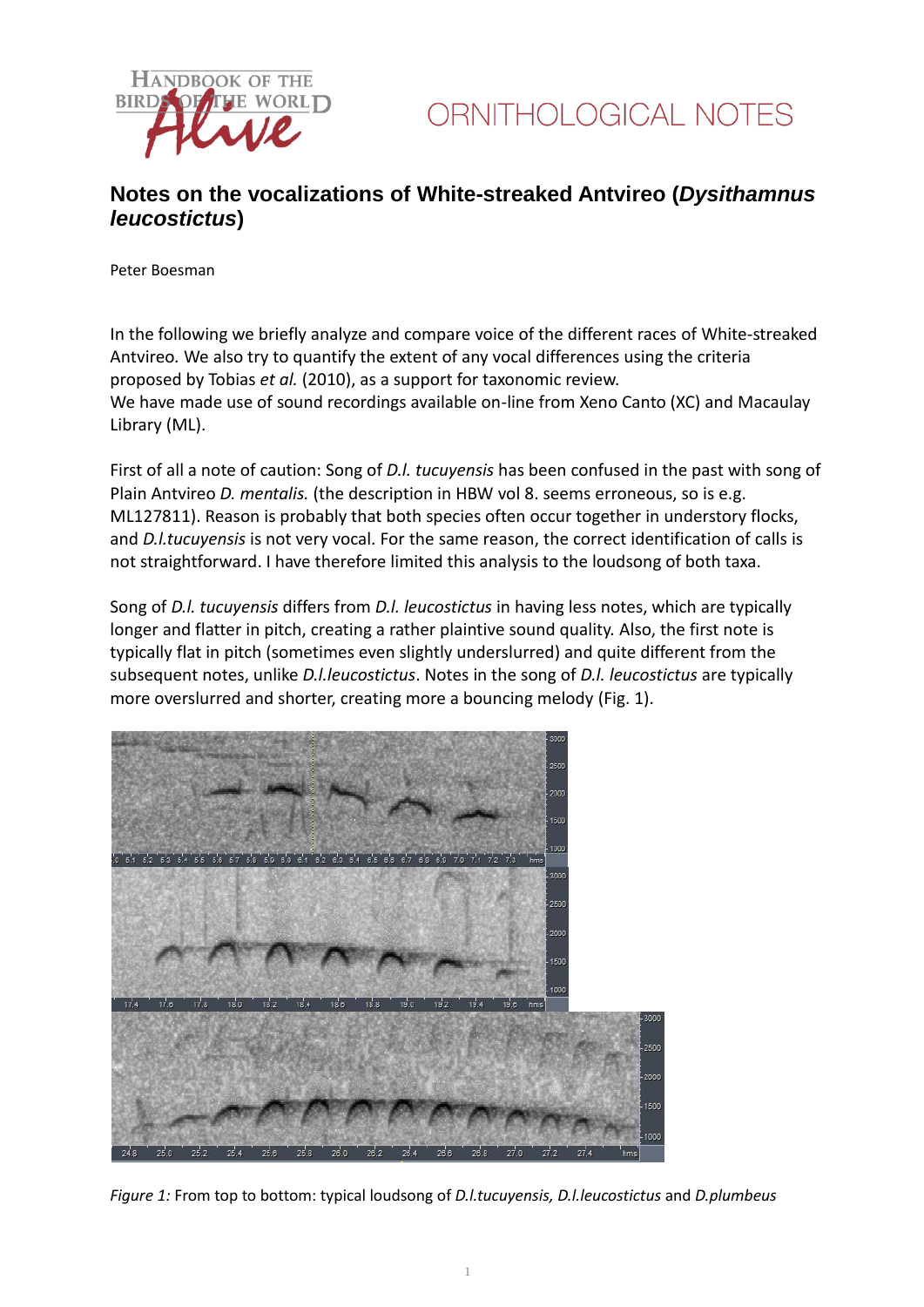

# ORNITHOLOGICAL NOTES

A thorough vocal analysis was made when discussing relationship with Plumbeous Antvireo *D. plumbeus (*Isler *et al*. 2008*)*. I have used these data to calculate effect size for the different parameters examined, between *D.l.leucostictus* and *D.l. tucuyensis*. There are 5 parameters for which the effect size falls in the range 2-5 (equivalent to a score 2). The highest Effect size is for 'Duration terminal note' (effect size 3.15) and peak frequency (effect size 2.87). This would thus give twice a score of medium,  $2 + 2 = 4$ .

I also calculated the Effect size between *D.l.leucostictus* and *D.plumbeus*. There is 1 parameter with effect size larger than 5 and 5 parameters in the range 2-5. The highest effect size was for 'Interval length' (effect size 5.46) but this figure would probably drop below 5 if the data of *D.l.tucuyensis* were merged with *D.l.leucostictus (*which would seem the logical approach when comparing these two defined species). The score for *D. plumbeus* is thus at most 3 + 2 compared to *D. leucostictus*.

A parameter which was not examined previously, but which seems to be rather significant when looking at sonograms, is the ratio 'note length/interval'.

*D.l. tucuyensis* has a note length which is always about twice as long as the interval between notes. *D.l. leucostictus* has a note length which is roughly the same (actually ratio 1.18) length as the interval between notes. I have done a quick measurement of the first interval and the second note on 10 songs of each taxon: *D.l. tucuyensis* 2.76 ± 0.48 while *D.l. leucostictus* 1.18 ± 0.09 resulting in an effect size of 4.6 (score 2).

All above measurements indicate that loudsong of the three taxa has roughly the same amount of divergence, with a marginally higher quantified score for *D.plumbeus*.

For White-streaked Antvireo we can conclude that loudsong of *D.l. tucuyensis* differs from *D.l. leucostictus* in having less notes, which are typically longer and flatter in pitch, creating a rather plaintive sound quality. Also, the first note is very flat in pitch (sometimes even slightly underslurred) and quite different from the subsequent notes, unlike *D.l.leucostictus,* which has all shorter, over-slurred notes, creating a more bouncing melody. Main calculated differences are ratio note length/interval (effect size 4.6, score 2), note length (effect size 3.15, score 2) and peak frequency (effect size 2.87). Total score 4.

This note was finalized on 18th March 2015, using sound recordings available on-line at that moment. We would like to thank in particular the sound recordists who placed their recordings for this species on XC and ML.